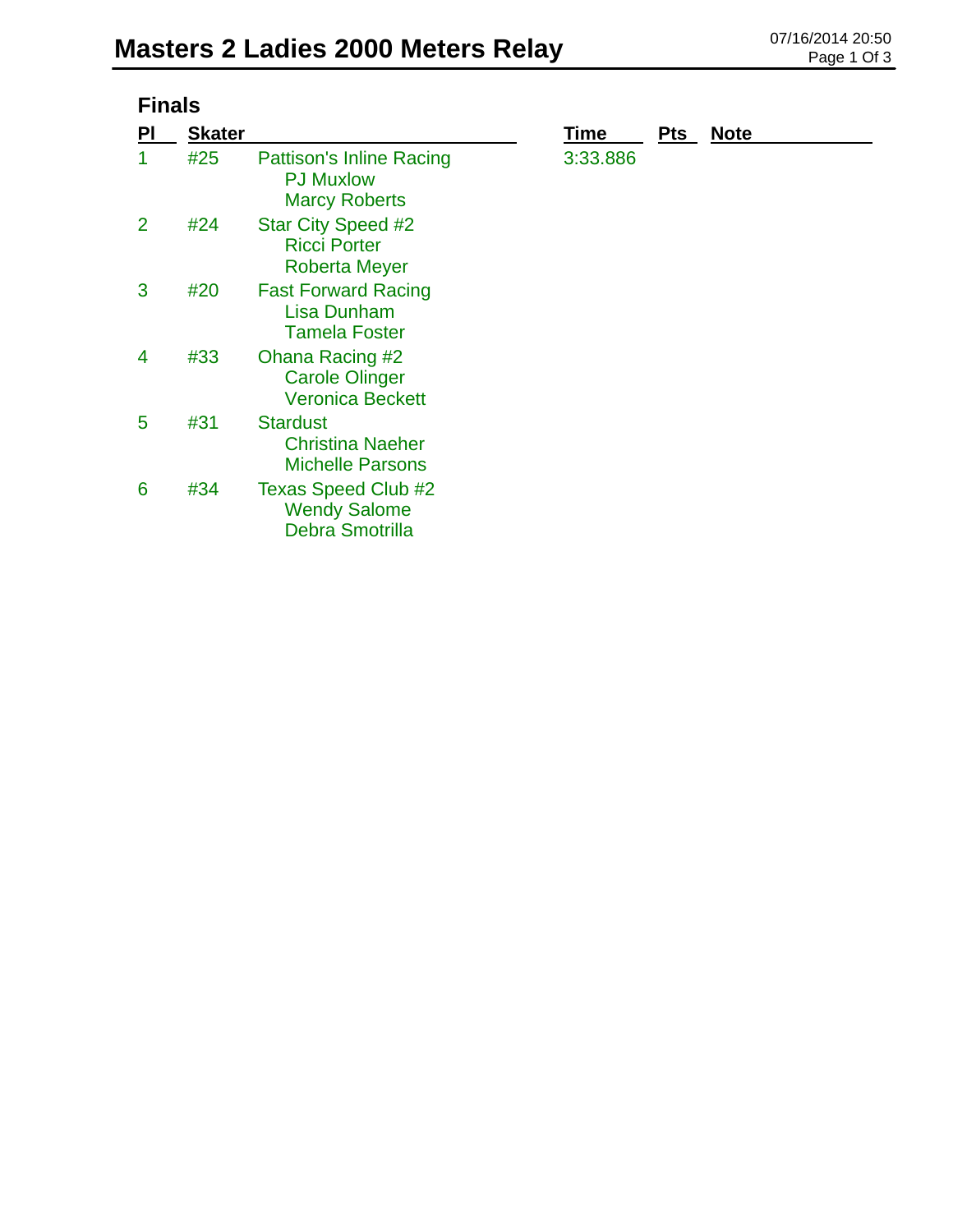## **Masters 2 Ladies 2000 Meters Relay** 07/16/2014 20:50

| Heat #1        |               |                                                                                 |          |            |                |  |
|----------------|---------------|---------------------------------------------------------------------------------|----------|------------|----------------|--|
| PI             | <b>Skater</b> |                                                                                 | Time     | <b>Pts</b> | <b>Note</b>    |  |
|                | #33           | Ohana Racing #2<br><b>Carole Olinger</b><br><b>Veronica Beckett</b>             | 3:50.868 |            | <b>B2</b>      |  |
| $\overline{2}$ | #31           | <b>Stardust</b><br><b>Christina Naeher</b><br><b>Michelle Parsons</b>           |          |            | C <sub>1</sub> |  |
| 3              | #34           | <b>Texas Speed Club #2</b><br><b>Wendy Salome</b><br><b>Debra Smotrilla</b>     |          |            | D <sub>2</sub> |  |
| 4              | #30           | <b>Auburn Speed Team</b><br><b>Brandie Morast</b><br><b>Cynthia Saylor</b>      |          |            | A <sub>1</sub> |  |
| DNF.           | #35           | Fast Forward Racing #3<br>Julie Larson<br><b>Sharon Mason</b>                   |          |            | B <sub>3</sub> |  |
|                | #20<br>TUZ.   | <del>Team United</del><br><del>Heather Laufer</del><br><del>Janine Foster</del> |          |            | ᄃ              |  |